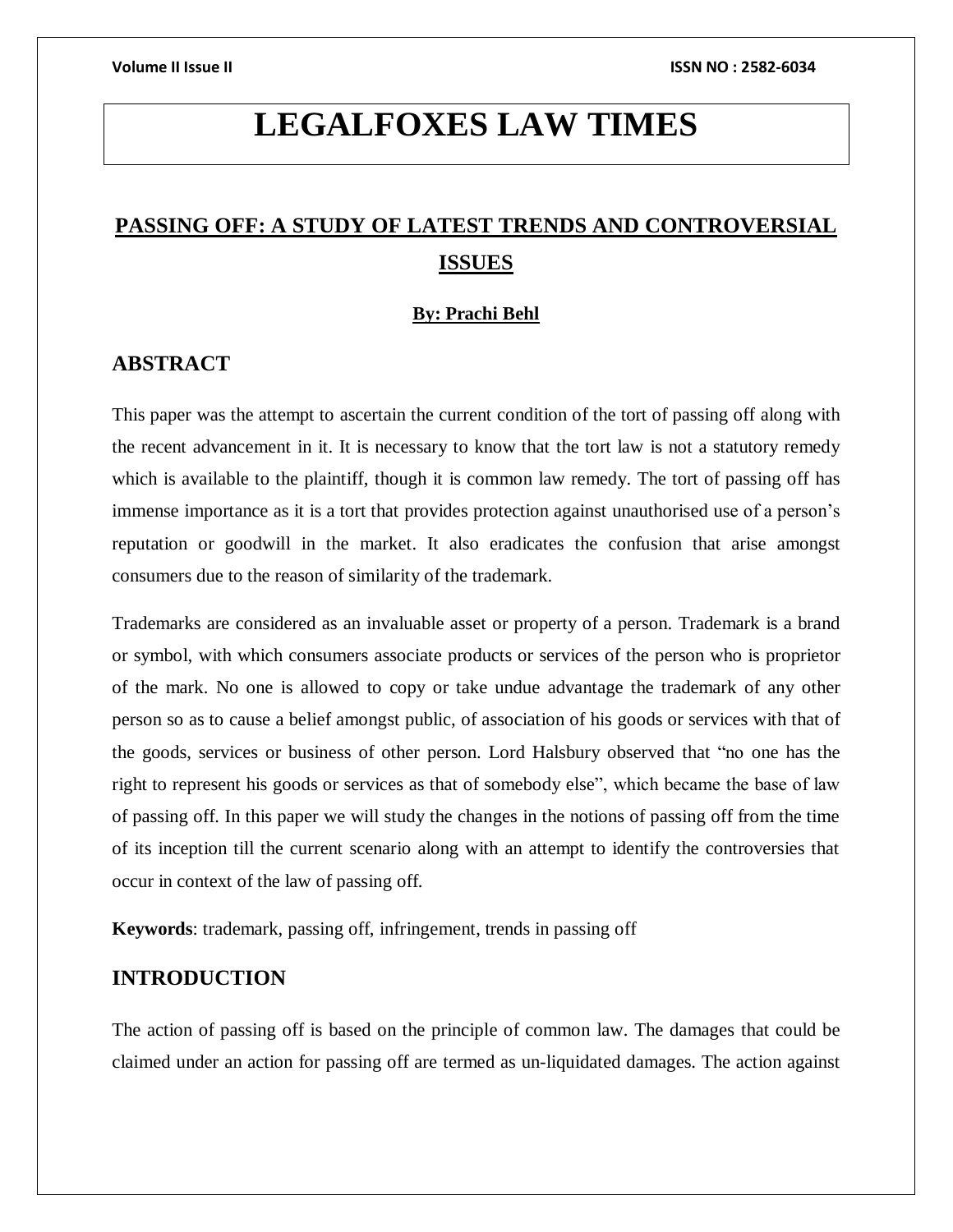passing off is built on the basis of principle that "a man is not allowed to sell his own goods or provide services under the pretence that the goods or the services are of any other man."

This view has also been taken in the case of *ICC Development (International) Ltd. v. Arvee Enterprises*<sup>1</sup> as well which stated that the action of passing off depends upon the simple principle that nobody has any right to represent his goods as that of someone else."

In an action of passing off, the prior adoption as well as prior use of trade mark is given priority.

Though the term "passing off" is not defined under the Trademark Act, 1999, yet it is somehow referred under Section 27 (2), Section 134 (1) (c) as well as Section 135 of the Act.

Section 27 (2) states that the right to take action against a person for passing off the goods or the services belonging to another person or the remedies in that respect thereof will remain unaffected by the provision of the Act.

Section 134 (1) (c) states the jurisdiction of the courts to try suits for action against passing off arising out of the use of trademark belonging to someone else.

Section one 135 states the remedies that are available in an action of passing off arising from the use of trademark belonging to someone else.

Mostly, the cases of passing off cases are with respect to the misrepresentation that is deliberate and intentional, but it is a settled law that fraud is not considered as an essential element in the suit for passing off and the right of action as well as the absence of the intention to deceive the public could not be considered as a defence in the suit for passing off.

Although the proof with respect to the fraudulent intention of the defendant assists the plaintiff to establish the probability of deception.

The concept of passing off has gone through various changes during the course of time. Initially, it was restricted to the representation of goods of a person as those belonging to any other person. Afterwards, it was extended to cover business as well as the services.

Lastly, it was extended to cover non-trading activities as well as professions.

<sup>1</sup> (2003) 26 PTC 245(DEL)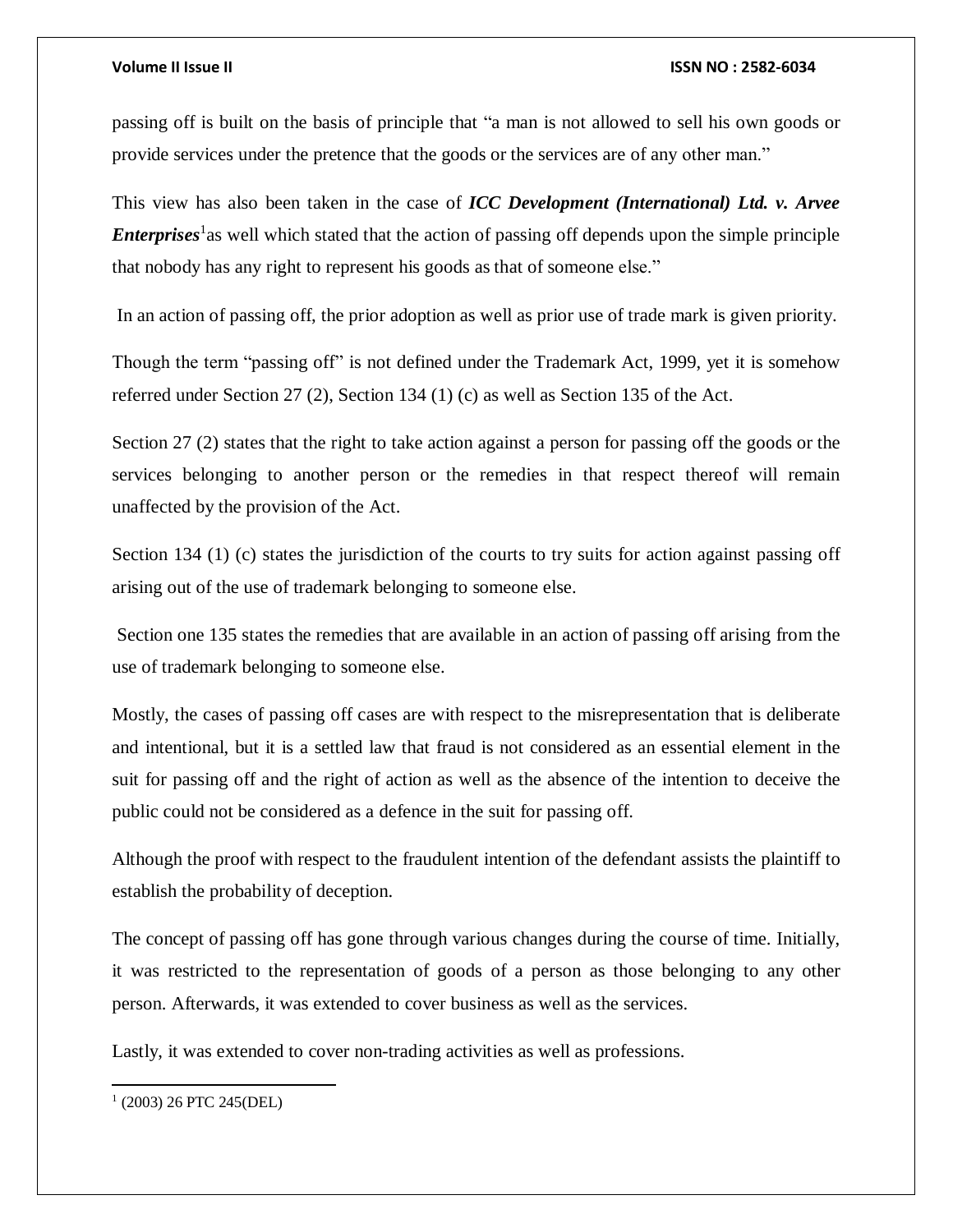Currently, it is applicable on unfair trading as well as on unfair competition where the acts of one person tends to cause damage or injury to the goodwill that is associated with any other person or a group of persons.

### *Consumer Distributing Co. v. Seiko Time Canada Ltd<sup>2</sup>*

In this case it was held that the law of passing off does not only safeguards the interest of the proprietor of the trademark, it also protects the consumers from being misrepresented.

# **HYPOTHESIS**

Indian laws are inadequate to cope with emerging trends of passing off.

# **AIM**

This paper studies the concept of passing off in light of the emerging trends as well as controversial issues arising in trademarks and designs.

# **OBJECTIVE**

- To study the concept of passing off.
- To ascertain the latest trends in passing off.
- To determine the controversial issues in passing off.
- To check the adequacy of law on passing off.

# **ESSENTIALS OF PASSING OFF SUIT**

The law of passing off comes into the action when there is misrepresentation of goods or services belonging to someone else, goodwill of a person is harmed in the course of trade, by a person against whom the action is brought.

The characteristics of suit of passing off are discussed in a lot of cases, some of which are given below.

### *Harrods v. Harrodian School*<sup>3</sup>

 $\overline{a}$ 2 [1984] 1 S.C.R. 583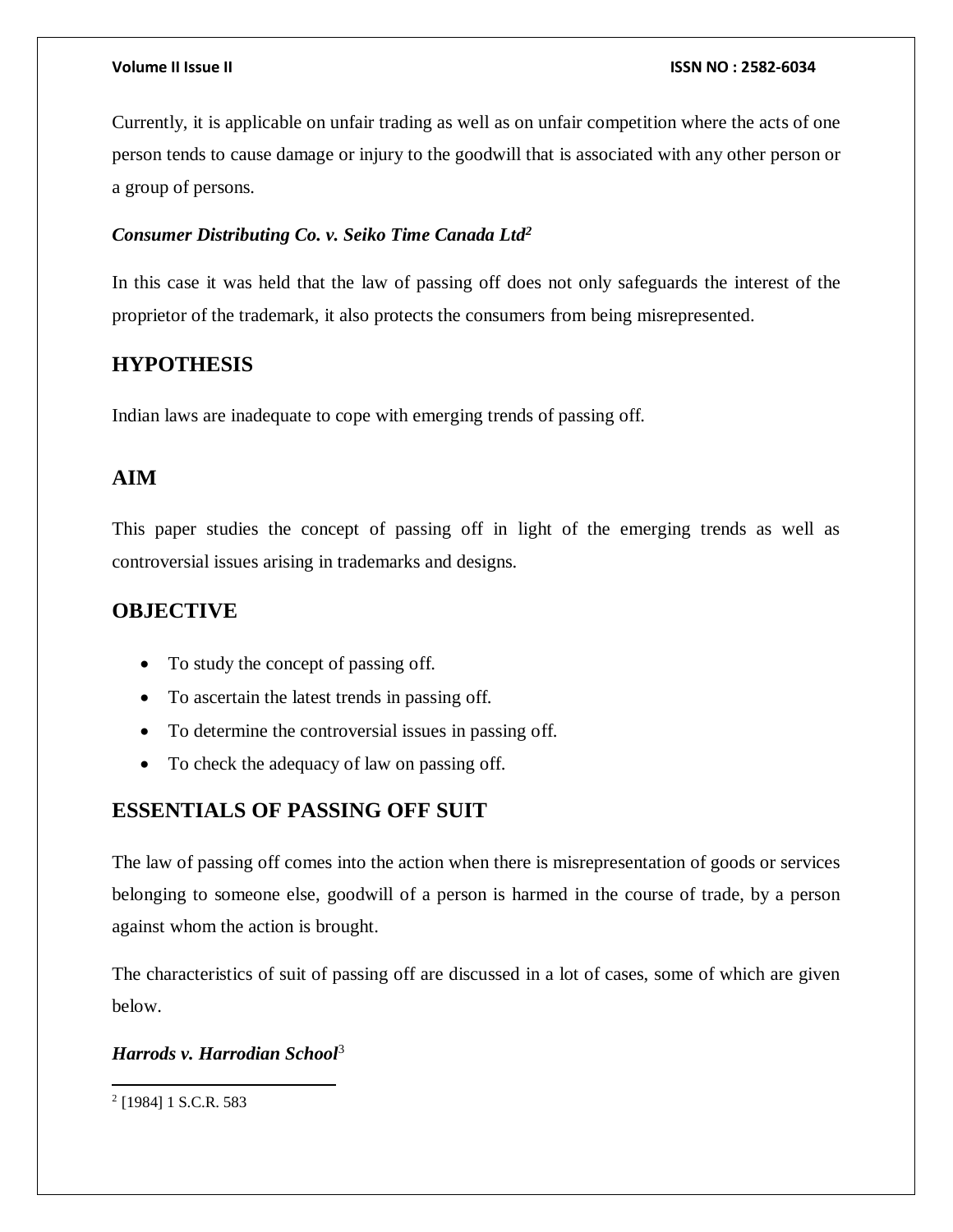In this case,three main elements of the tort of passing off, often referred as "classical trinity" namely:

- i. Reputation;
- ii. Deception; and
- iii. Damage

were observed by the court to be considered as essential in a suit of passing off.

Once a person establishes misrepresentation, it can be inferred that the customers using those goods bought them under themisrepresentation of them belonging to the person having proprietary rights in them, unless evidence to the contrary is given.<sup>4</sup>

# *Laxmikant V. Patel v. Chetanbhat Shah*<sup>5</sup>

In this case, the elements of passing off were considered to be:

- reputation associated with the goods,
- possibility of deception and
- likelihood of damage being caused to the goodwill of proprietor.

The tort of deceit (to deceive someone), is considered as the root of the action of passing off. It is a single common law that gives cause of action that is applicable to several factual situations.

The tort of passing off has undergone several changes during the course of time. The substantive law of passing off is immensely based on the common laws. The statute deals only with the rules of procedure and the available remedies.<sup>6</sup>

Passing off is considered as a common law tort, used in order to enforce the rights with respect to unregistered trademark.

<sup>3</sup> (1996) RPC 698.

<sup>4</sup> Mirage Studio v. Counter Feat Clothings, (1991) FSR 145

<sup>&</sup>lt;sup>5</sup> AIR 2002 SC 275.

<sup>6</sup> P Narayanan- "Law of Trade Marks and Passing off' p.685 (2004, 6th Edition).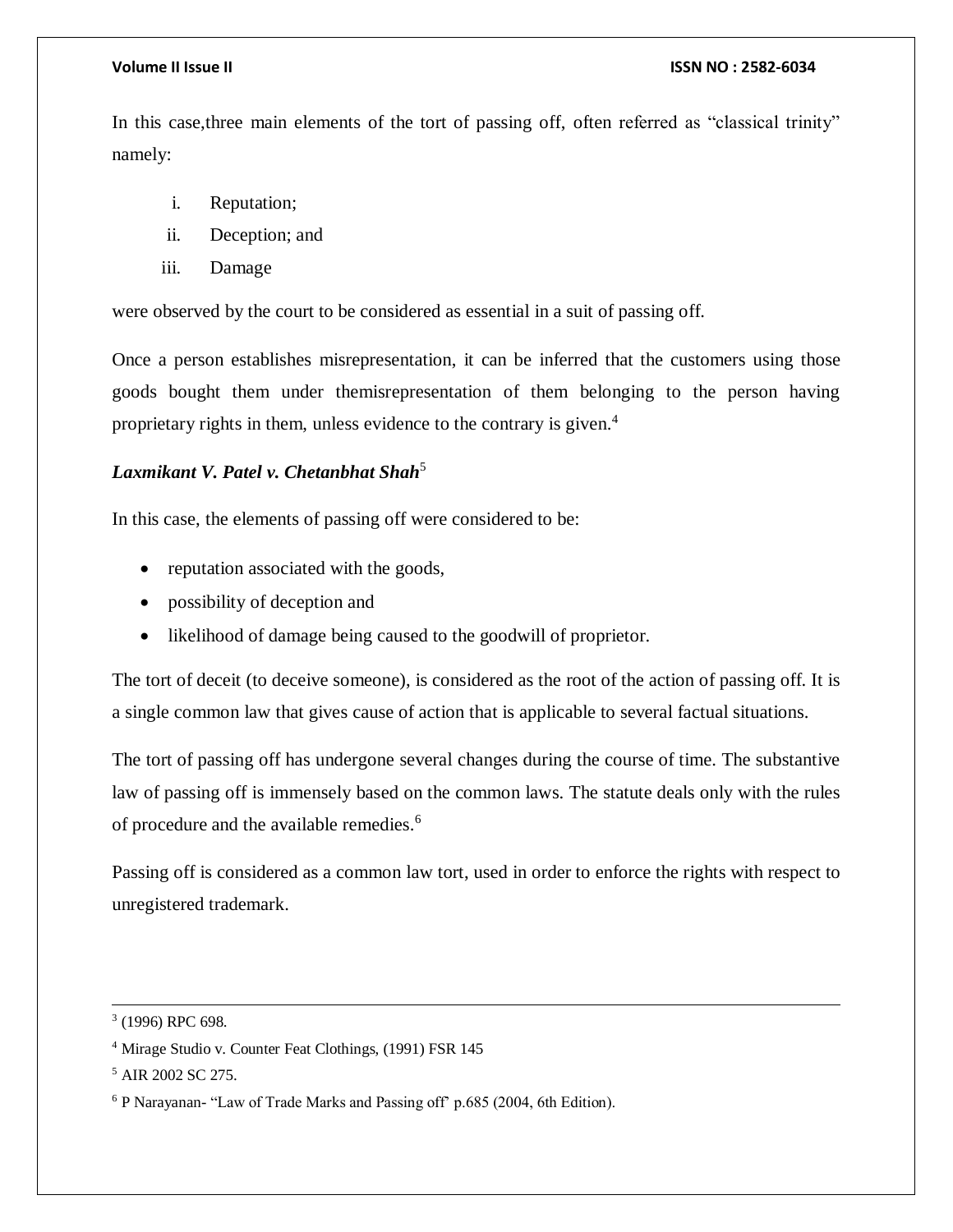There is overlapping amongst the laws with respect to trademarks, designs and copyright, but passing off is tend to fill the gaps that may occur. There are end number of situations to which the tort of passing off is applicable.

The historical need to have a common field lead to the development of the tort of passing off. Initially, passing off actions were taken to protect the interest of the traders whose goods were substituted and sold by the goods of another without any authorisation.

The law of passing off was developed further in order meet the emerging requirements of the traders.

Although the basis for these developments are based upon the origins of tort of passing off, but recently the parameter of passing off is pushed beyond its origins by the courts.

### *Cadila Health Care Ltd. v. Cadila Pharmaceuticals Ltd.*<sup>7</sup> ,

The Hon'ble Supreme Court in this case, held that, in order to decide the question of deceptive similarity, the following are the necessary factors that are to be considered in an action for passing off of goods or services belonging to an unregistered trademark.

- i. Nature of the marks (word marks or label marks or composite marks)
- ii. Nature of goods for which the mark is used and action is taken
- iii. Extend of resemblance amongst the marks, (structural similarity, visual similarity, phonetic similarity)
- iv. Nature of goods of the rival traders.
- v. Type of class of customers purchasing goods or availing services which are being passed on.
- vi. Means via which orders for the goods or services are being placed.

# **REMEDIES UNDER PASSING OFF**

Section 135(1) consists of the reliefs that are available to the plaintiff in case of infringement and passing off.

<sup>7</sup> AIR 2001 SC 1952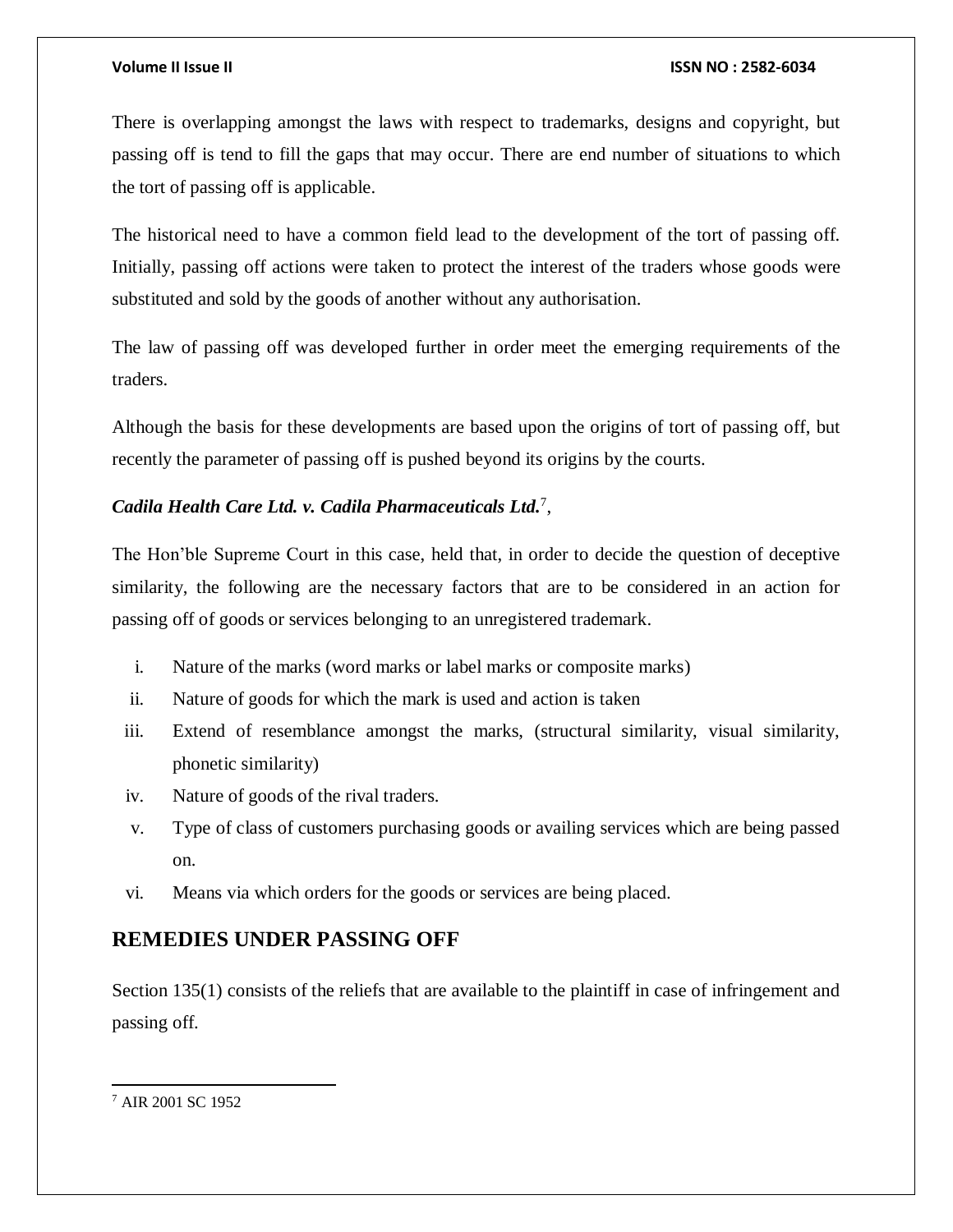The reliefs stated under this section are:

- An injunction which restrains the use of the alleged trade mark
- Damages or an account of profits.

Under the case of innocent infringement or passing off, if the criteria mentioned in Section 135  $(3)^8$  are satisfied, the court will only grant nominal damages, or an account of profits;

# **CHANGING TRENDS**

At first, passing off action protected trade names only, that are in connection to the source of the goods.

To cope with the emerging needs of the era, protection was extended beyond protection of a badge of origin.<sup>9</sup>

### *Reckitt & Coleman Products Ltd v Borden Inc and Others*

In this case, it was held that in order to succeed in an action of passing off, it is necessary for the plaintiff to prove three elements.

- Plaintiff possesses goodwill associated with the goods or services,
- Misrepresentation must be made by the defendant which as a consequence, deceived the public,
- Due to misrepresentation, damage is caused to the plaintiff.<sup>10</sup>

# *J Bollinger v. The Costa Brava Wine Co Ltd*<sup>11</sup>

This landmark case is based on the extended passing off. It permitted a specific class of traders to restrain their rivals from incorrectly applying descriptive terms.

It is settled beyond doubt that extended passing off required that the plaintiff must prove that the disputed term is associated by the customers with a particular location.

<sup>8</sup> Section 135(1) of TMA, 1999; section 106 of TMMA, 1958

<sup>9</sup> Stephen Todd- "The law of Torts in New Zealand" p.756 2nd Edition

<sup>10</sup> [1990] All ER 873,880 (HL)

<sup>&</sup>lt;sup>11</sup> [1961] RPC 116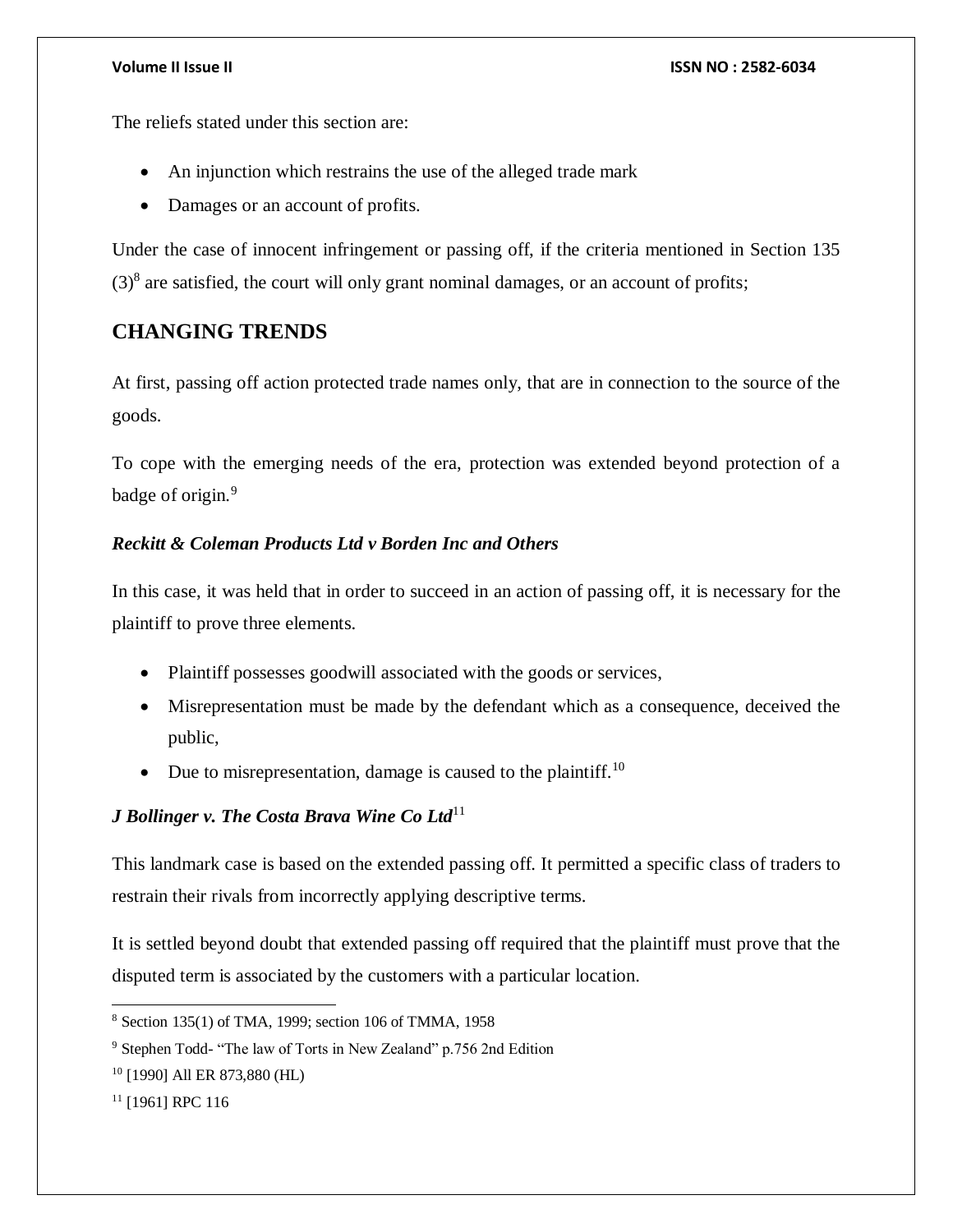#### *ErwinWamick B V v. J Townend & Sons (Hull) Ltd(supra)*

In this case the House of Lords dispelled that, popular notion by restraining the incorrect application of the descriptive term 'Advocaat' that is associated with specific ingredients rather than a geographical location.

Thereby, extended the protection of passing off to the use of a descriptive term that is associated with a product that is distinctive and recognizable. i.e the geographical association will no longer be required.

Now, the traders have the right of protection against their rivals from imputing a connection amongst their products by use of a mark or a get up.

Traditionally the courts were not in the favour of extending the protection to geographical and descriptive terms, as the action of passing off tends to give to the plaintiff, monopoly rights with respect to the particular mark or get up if he succeeds in the action.

The Trademarks Act, 1999 provides rights and protection, not just to the registered marks but also to the unregistered trademarks in the form of remedies.

Even though statutory remedy is given to the registered trademark under section 28 of the Act, but section 27(2) of the Act also provides remedy in case of an unauthorized use of the unregistered trademark.

Tort of passing off is a common law which is most commonly used to protect goodwill that is attached to the unregistered trademarks. Passing off occurs, when one person is providing his goods or services as that belonging to any other person.

An action of passing off can be sought for both registered and unregistered trademarks, but the suit for infringement could be filed for only in the case of registered trademarks.

Though the concept amongst both differs, yet the objective behind both is essentially the same. Even Though the relief available for both infringement and passing off are injunction (permanent or interim),delivery of the infringing goods for the purpose of destruction, damages or account of profits and cost of the legal proceedings.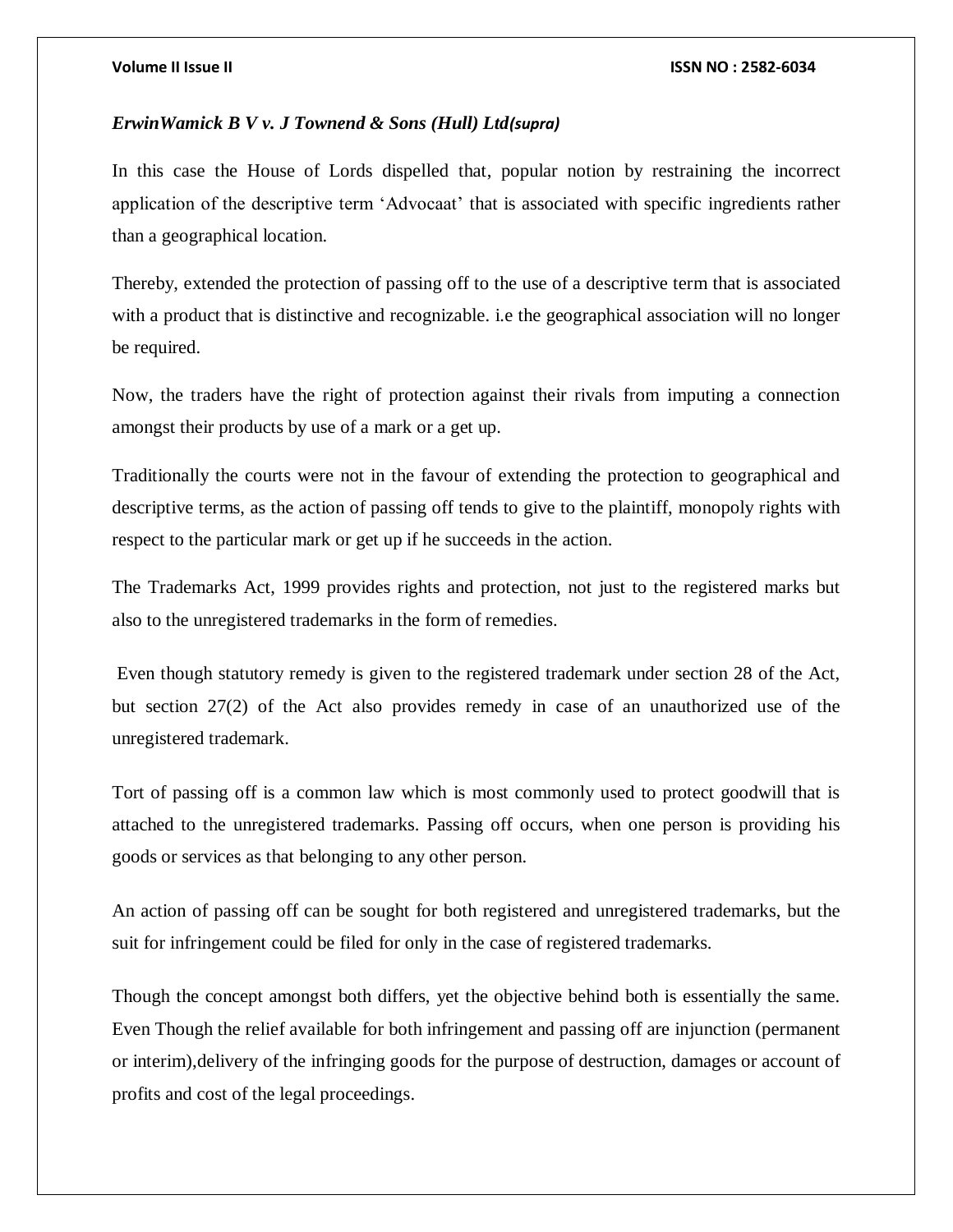While in an infringement suit, it would be enough to prove the deceptive similarity in order to establish that liability of the infringer, but under the action for passing off, the plaintiff is liable to prove the deceptive similarity along with proving as to how themark of the defendant is likely to create confusion amongst the public along with the likelihood of injury being caused to the goodwill of the plaintiff.

It is very necessary for the plaintiff to prove as to how his mark has attained the distinctive character with respect to his goods and that the people in general, associate the mark with his goods only.

The initial step towards proving passing off is to establish the prior use of a mark by the plaintiff.

# *Consolidated Foods Corporation v. Brandon & Co. pvt Ltd<sup>12</sup> .*

*In this case, it was ascertained that the prior adoption and prior use of a trade mark supersedes the prior registration.* 

### *Satyam Infoway Ltd. vs. Siffynet Solutions<sup>13</sup>*

*Although ,*Supreme Court has emphasised on prior use in this case while ascertaining that t*he action for passing off is available only to the owner of a distinctive trademark as well as to the person who has invented the mark or uses the mark (in case of invented names or marks).*

*In case of conflict between the two trades, each claiming to have invented the mark on its own, then the one capable of establishing prior user will supersede the other.* 

*It is not necessary for the plaintiff to prove use since a long time for establishing his goodwill or reputation in the passing off action. Reputation and goodwill will be established on the basis of volume of sales as well as on the extent of advertisement.*

Misrepresentation is another crucial ingredient in the action for passing off action (It could can be either intentional or unintentional or both). It has to be ascertained whether the sale of the

<sup>&</sup>lt;sup>12</sup>AIR 1965 Bom 35

 $13(2004)$  6 SCC 145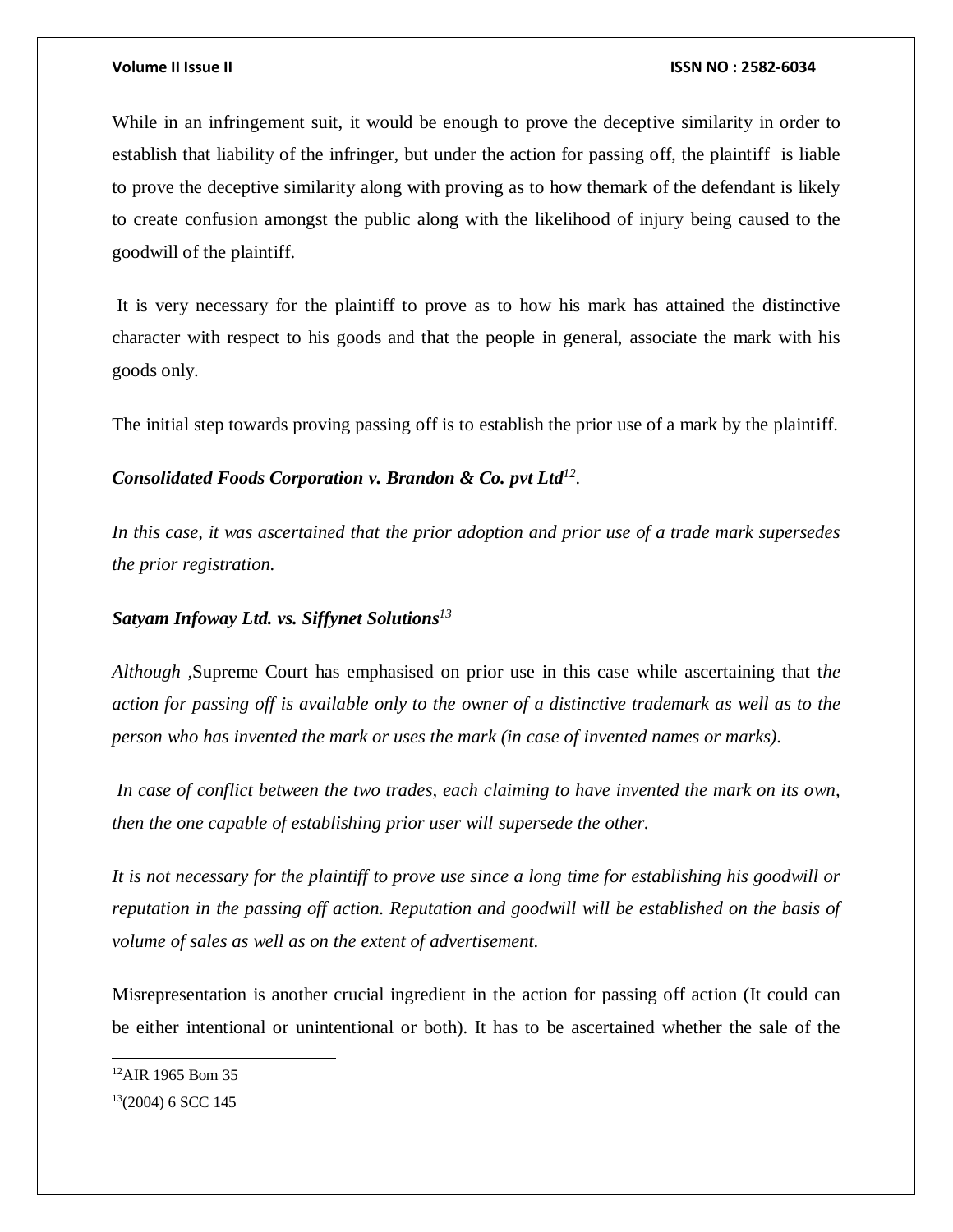goods by the defendant would cause confusion amongst the man of common and ordinary prudence man.

### *Telemart Shopping Network Pvt Ltd vsTvc Life Sciences Ltd &Anr*<sup>14</sup>

*In this case, it was ascertained that the word misrepresentation does not indicate that the plaintiff is liable to prove that malafide intention was present on the part of the defendant of the case.*

*Plaintiff only needs to establish that there is a likelihood of confusion amongst the public that the goods or services that are offered by the defendant are that of the goods or the services belonging to the plaintiff.*

Under the action for passing off, establishmentof the following is considered to be the essence.

- the goodwill associated with the mark
- harm caused to the goodwill or
- ascertainment of the harm that could be caused to the goodwill.

Although an unregistered trademark imbibes higher burden as compared to the registered trademark.

Under the suitfor infringement, plaintiffalreadyhas a legal right but this right has not been granted to the user of an unregistered trademark.

# **DIFFERENCE BETWEEN PASSING OFF AND TRADEMARK INFRINGEMENT**

Before discussing in what terms, the trade Marks Act, 1999, defines infringement and passing off it is best to understand the meaning of these terms in simple language.

 $\overline{a}$ <sup>14</sup>Delhi High Court CS(COMM) 115/2016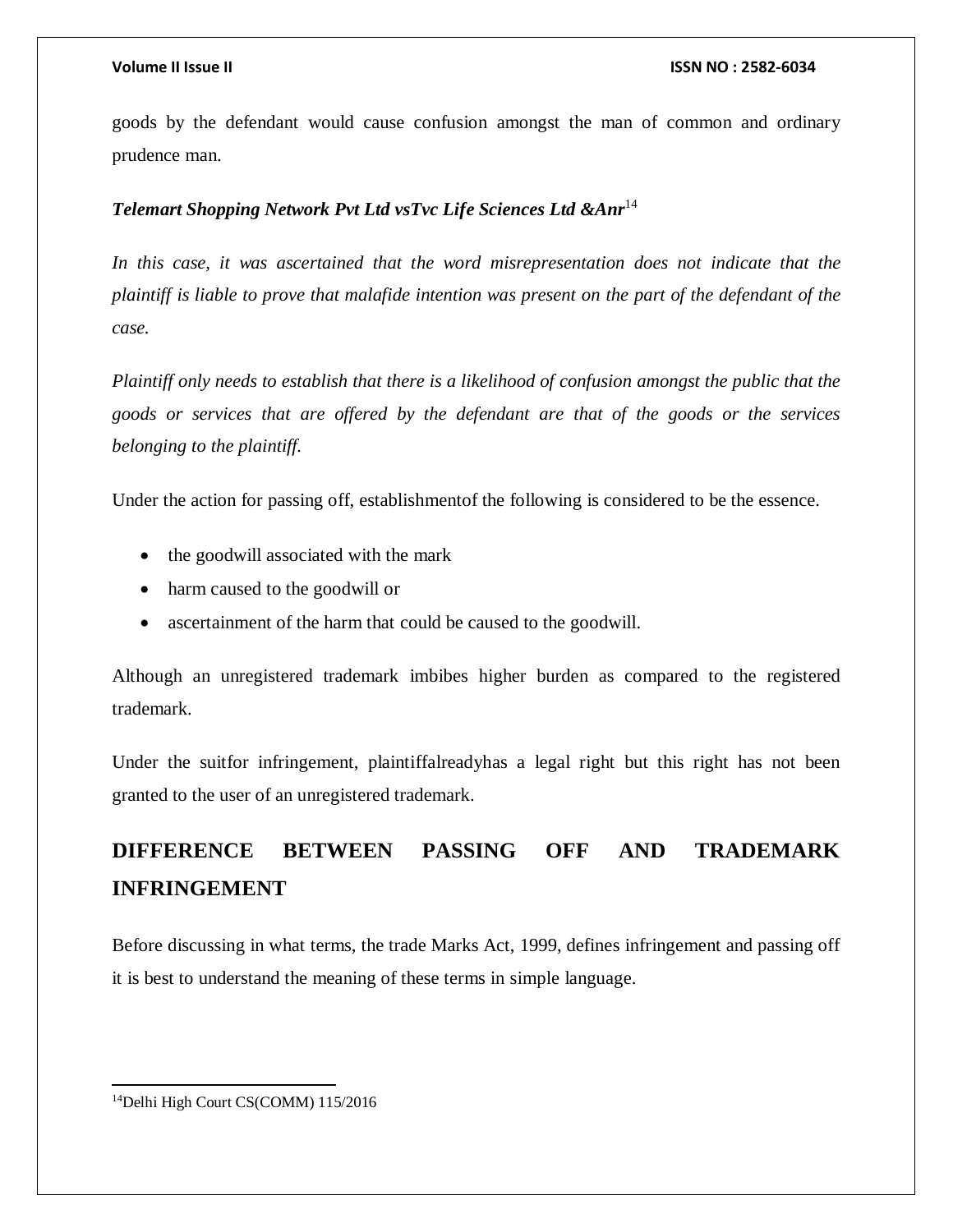In a simplified sense, infringement means breach, violation. As per the Cambridge dictionary, the term infringement is defined as an [action](https://dictionary.cambridge.org/dictionary/english/action) that tends to break a law or a [rule.](https://dictionary.cambridge.org/dictionary/english/rule)

Whereas when it comes to passing off, then Cambridge dictionary, defines it as, the illegal act comprising of selling a product that is similar to the product of another company which is legally protected by a trade mark.

### **INFRINGEMENT**

Term infringement is defined under Section 29 of the Trade mark Act, 1999. This sectiontalks about various aspects with respect to the infringement.

As given in S.29(1) A registered trade mark can be infringed by a person who is not a registered proprietor or a person authorised by the way of permitted use, and still uses during the course of trade, a mark, which is identical or deceptively similar with the trade mark of any other person with respect to goods or services for which that person has availed the trade mark registration.

Other subsections of this provision specified that during the course of the use of the trade mark, it can lead to infringing the rights of other party if someone uses identical or similar trade mark in order to marketalike goods and services or if he/she uses a mark which is deceptively similar or identical with respect to the goods and services.

Sub Section (9) of this provision further states that the infringement can also be done by the spoken use of the words as well as by the visuals.

### **PASSING OFF**

The Trade mark Act, 1999 does not have an explicit provision that could state what passing off is.

Though there are a lot of common law judgments that enables the courts to ascertain as to whether the trade markinfringementis done in such a way that the impugned mark is not only deceptively similar to that of the trade mark belonging to other company but is also leading to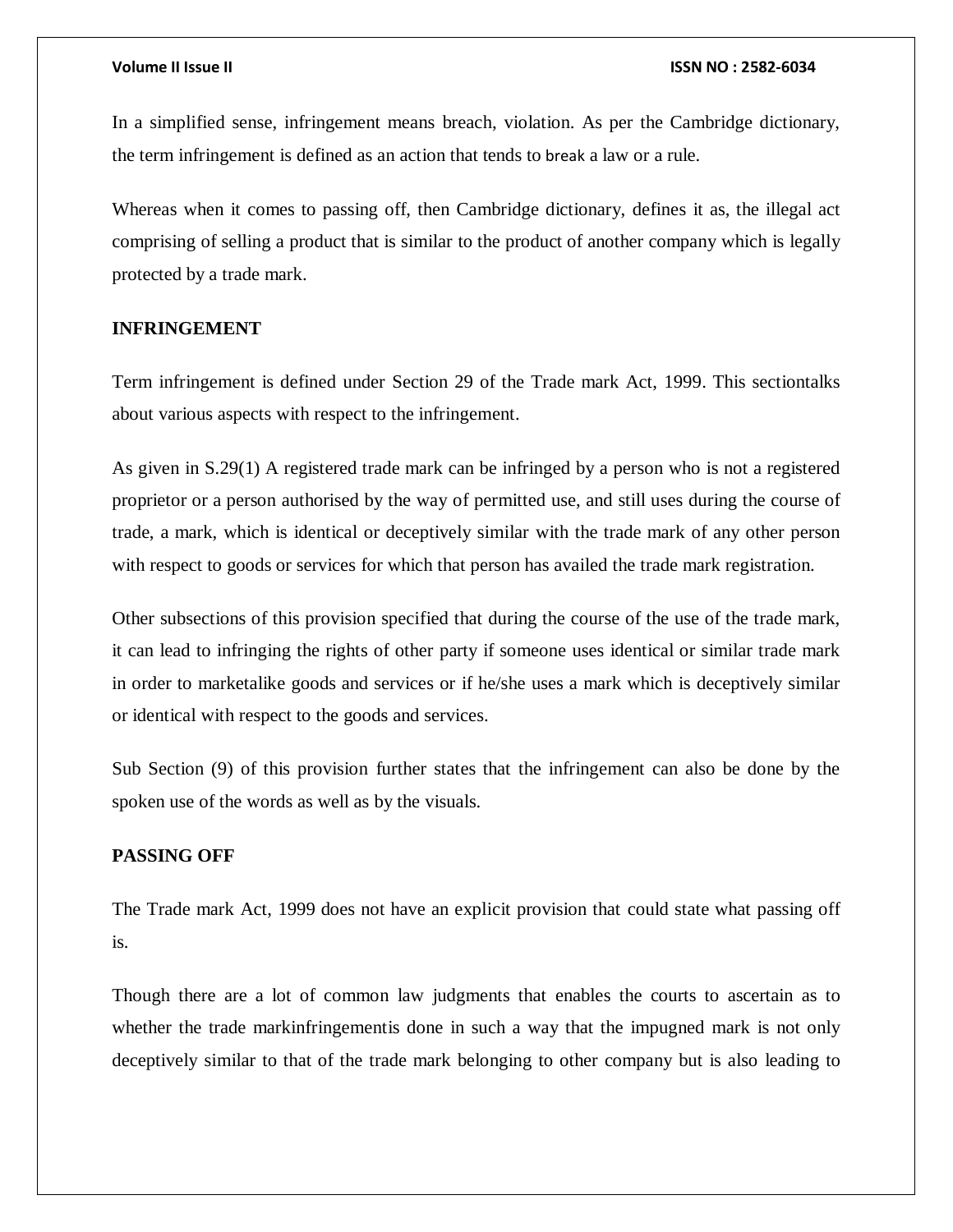the creation of confusion amongst customers, which causes damage to the goodwill of the business of prior user of the mark.

# *Perry v Truefitt***<sup>15</sup>**

The fundamental principle behind the tort of passing off is that a man cannot be allowed to sell his goods under the pretence that they belong to some other person.

### *Cadbury India Limited and Ors. V. Neeraj Food Products<sup>16</sup> ,*

In this case,the High Court of Delhi clarified the difference between an action for passing off and trade mark infringement suitas follows:

- Action for trade mark infringement is considered as a statutory remedy whereas an action for passing off is considered as a common law remedy.
- A case trademark infringement requires as an essential condition, the usage of the trade mark belonging to the plaintiff, on the part of the defendant, whereas an action for passing off, this condition is not necessary.
- In a suit for trademark infringement, it is immaterial whether or not the defendant has added material which could distinguish his goods from that of the plaintiff.Whereas in the case of action for passing off of the trade mark, the defendant can escape from the liability if can manage to show that he added material which is sufficient to distinguish his goods from that of the plaintiff.
- In the case for infringement of trademark, the Plaintiff being a proprietor of a registered trade mark has the privilege to claim an exclusive right to use the mark with respect to his goods. Whereasan action for passing off, is an action forfraudulence.

# *S. Syed Mohideen v. P. SulochanaBai<sup>17</sup> ,*

 $\overline{\phantom{a}}$ <sup>15</sup> 6 Beav 66, 49 E.R. 749

<sup>16</sup> 142 (2007) DLT 724

<sup>17</sup>2015 (2) RCR (Civil) 810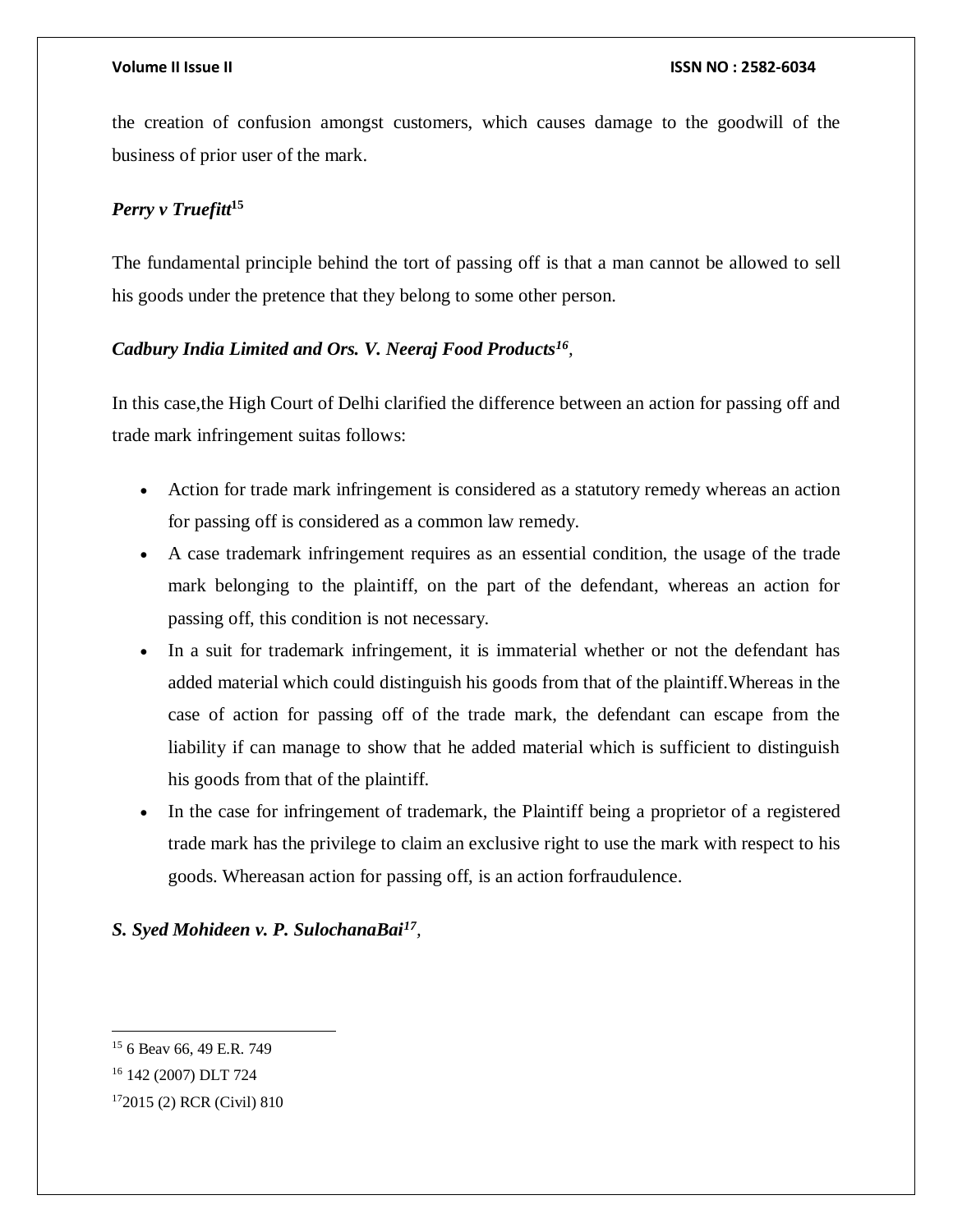In this case, the Apex Court ascertained that the right of passing off is a much wide remedy than that of infringement.

This is because the operation of thedoctrine of passing off is based on the general principle that no person is allowed to represent their business as that of any other person.

The said action of deceit is maintainable for a wide range of reasons whereas the privilege with respect to the registered marks only provides the rights which are allocated under the Act.

There is another drawback that is faced by those filing for an action of passing off. While as per the provisions of section 134 of the Act, a suit for trademark infringement can be filed under District Court or High Court.

Whereas the registered proprietor has the privilege to file suit in the local limits of the court where he resides or carries on his business or where he works for gain, when he institutedthe suit. Whereasthe suit for passing off has to follow the jurisdiction rules that are stated under section 20 of Code of Civil procedure i.e suit for passing off can only be filed in a District Court.

Therefore, it is evident that suit for infringement avails more benefits over a suit for passing off. Although the procedure with respect to the suit of passing off is same for the marks despite of them being registered or an unregistered mark, but the burden of proof becomes higher when it is in terms of an unregistered mark as in this case, it becomes a little difficult to establish the goodwill and reputation.

A registered proprietor often prefersto file a suitfor infringement instead of filing a suit for passing off.Despite of all of this, allowance of a certain extent of protection to the unregistered trademarks, under thisact is such a relief to a lot of users who would have been deprived of any sort of legal remedy against the violation of their marks.

Registration of a trademark is a pre-requisite in the suit for trademark infringement WHEREAS this requirement is not a pre-requisite in action for passing off.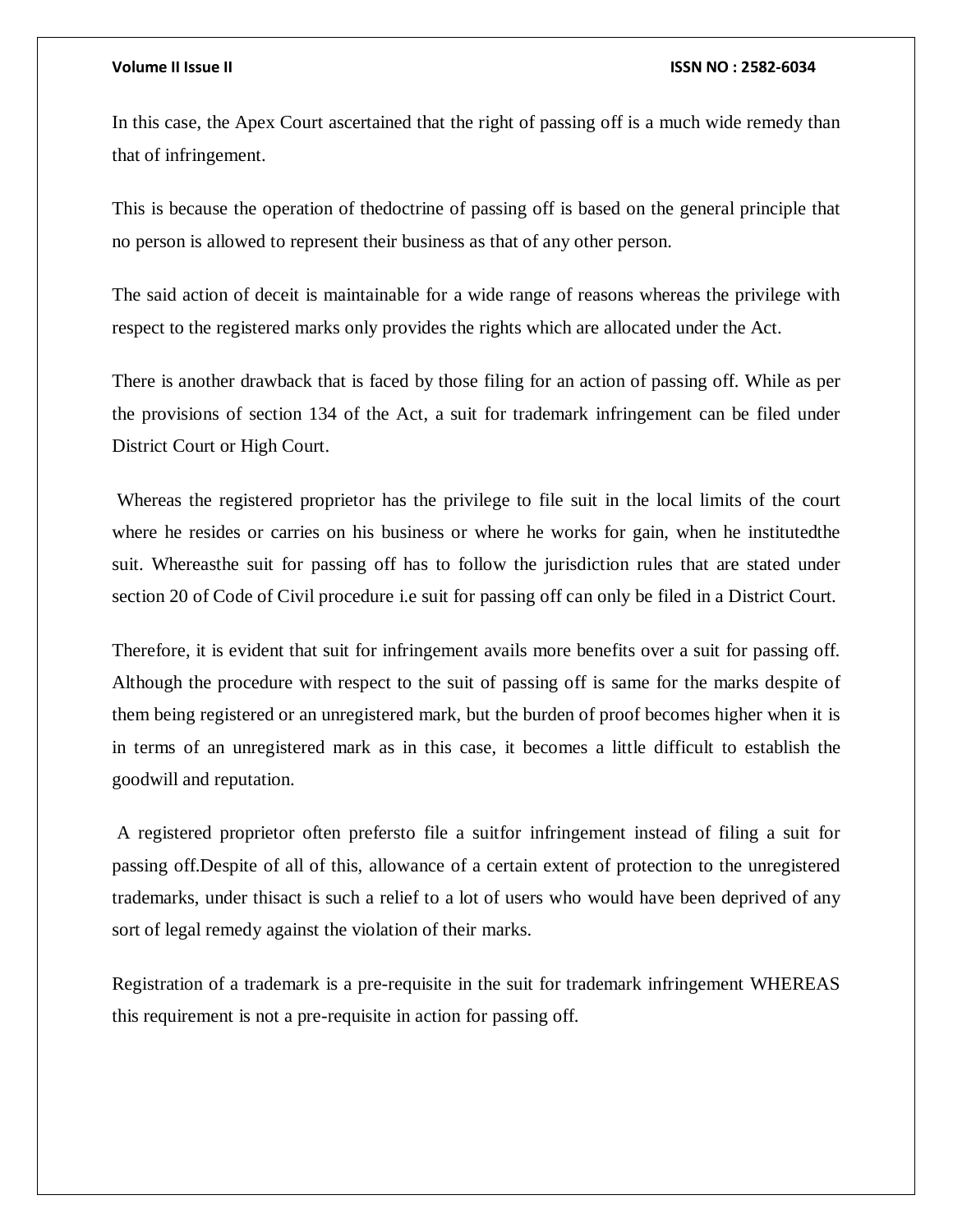Under the suit for trademark infringement, there is a presumption with respect to the confusion amongst public and the plaintiff only has to show that there is deceptive similarity of the said marks.

Whereasunder the action for passing off, plaintiff has to prove deceptive similarity of the marks along with creation of confusion amongst public as well as thethreat of injury being caused to thegoodwill of the plaintiff.

# **CONTROVERSIAL ISSUES**

In India, the owners of Intellectual property continue to face the problems with respect to the counterfeiting as well as infringements of their trademarks, the emerging trend includes, within its ambit, the adoption of well-known marks as an essential part of their trading style or their corporate name by the infringers.

Although, the intention behind these acts is to select a name that easily gives an impression of having an association with a well-known mark belonging to someone else so that the infringer can avail the benefits of the goodwill earned by the proprietor of the trademark.

It is often seen that, in order to prove honest adoption on the part of the infringer, they are likely to adopt the marks in relation to a business that differs from that of the business of trademark holder.

Also,the misusers have the tendency to twist the name a bit or add a suffix or prefix to the wellknown mark in order to claim that they have coined the mark.

With the constant development in the sector of Information Technology, the well-known marks such as INTEL, GOOGLE, INFOSIS, HP, DELL etc become the easy victims of trademark infringements. In these circumstances, since the marks are being misused via using them as a part of the trade names, a case against the infringement of trademark is least likely to be formed here.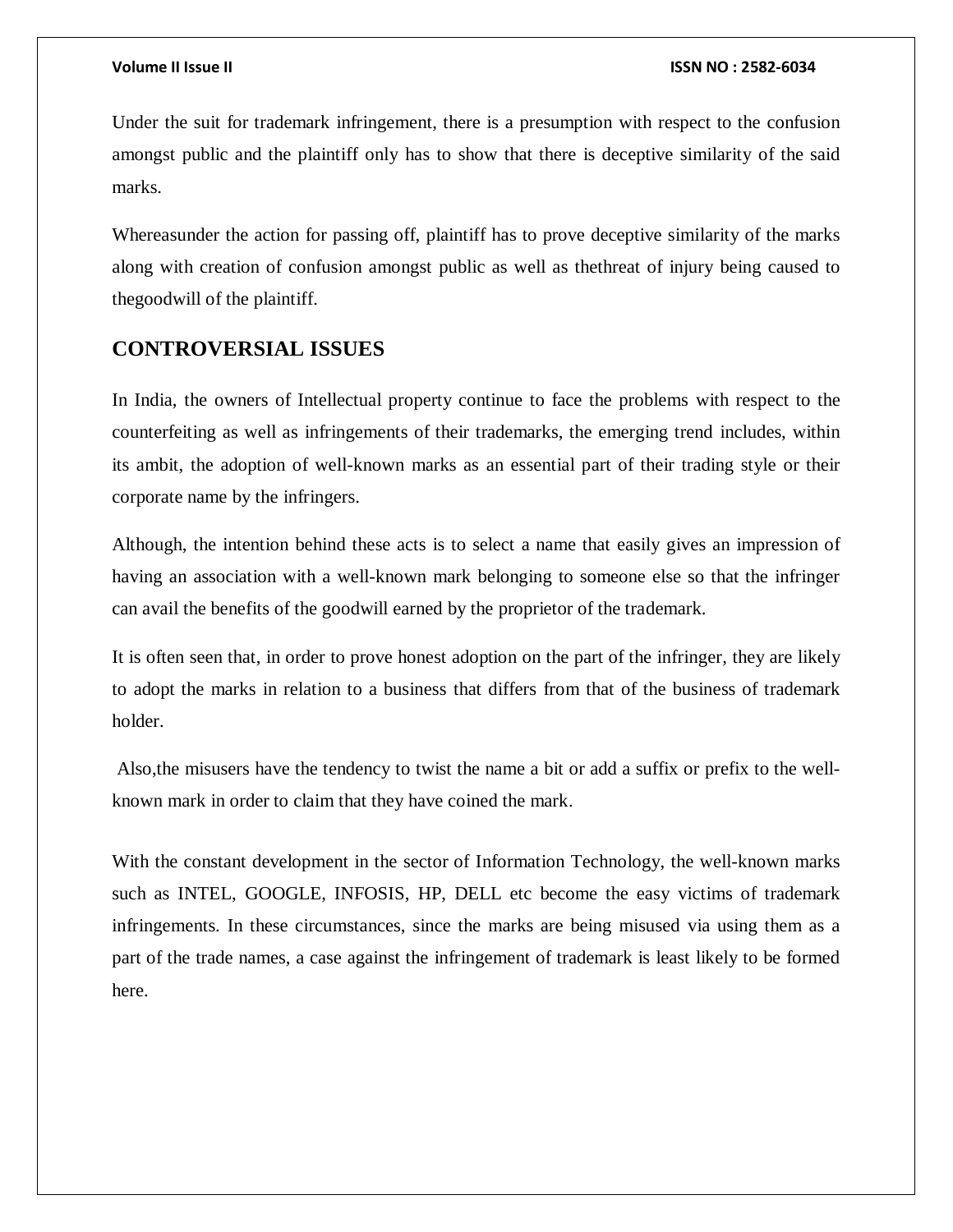This situation creates the pressure is upon the owners of the brand to provide adequate evidence with respect to their goodwill as well as reputation vested in their corporate to show that it is likely to create confusion amongst the public.

The concept of passing off has gone through several changes during a very short span of time. As initially, it was based only upon the representation that the goods of a person are marketed as that of any other person.

### *Bata India Limited v. M/S Pyare Lal & Co. 18 ,*

In this case, a new concept has now developed to include profession and non-trading activities and at present it is applicable to various forms of unfair trading where such activities caused damage or injury to the goodwill that is associated with the activities of some other person.

### *Erven Warnink B.V. v. J. Townend & Sons (Hull) Ltd<sup>19</sup>*

In this case, Lord Dipock had stated the essential characteristics of a passing off action in the following words:

- i. misrepresentation,
- ii. that is made by a person during the course of trade,
- iii. in front of theultimate or prospective customers of his goods or services that are supplied by him
- iv. which is thereby calculated in order to cause injury to the goodwill or business of another trader and
- v. which tends to cause actual or potential damage to the goodwill or business of the trader by whom the action for passing off is brought.

In case of companies seeking registration with the Registrar of companies (ROC), although only such company names are approved that are not identical with companies already registered. However, the search system is not full proof.

 $\overline{a}$ <sup>18</sup>AIR 1985 All. 242

<sup>&</sup>lt;sup>19</sup>1980 RPC 31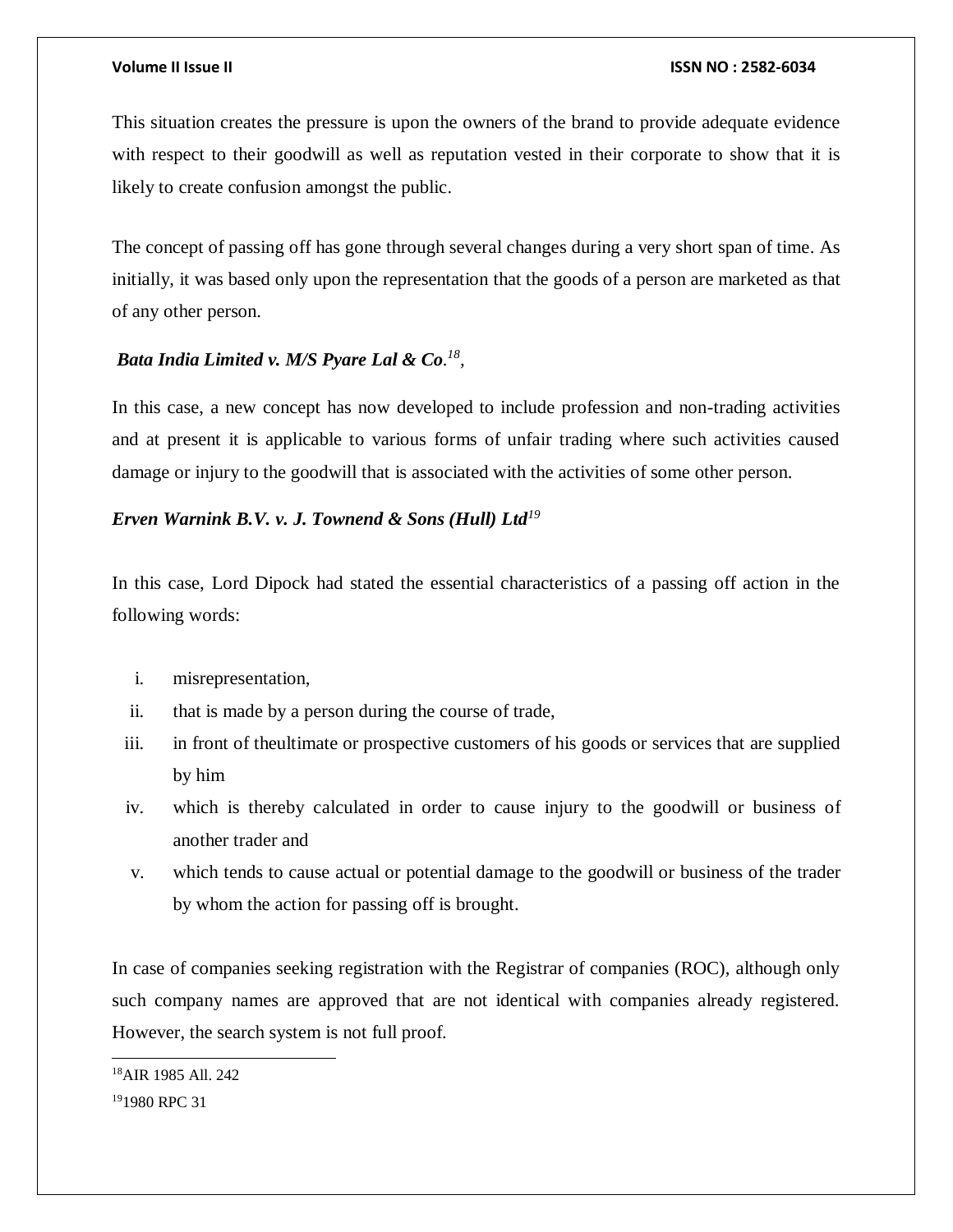Hence, a misuser can easily overcome the objection by merely adding a prefix or a suffix or by the way of adopting a name or mark as opposed to the mark which is identical. Also, the Companies Act has no provision to protect trademarks.

Therefore, amongst infringers, it is commonly observed that they need to obtain clearance for a company name that consists of a trademark that is well-known.

Therefore, the misusers cleverly adopt famous trade names and get them approved from the Registrar. Consequently, in adispute with respect to trade name, the primary argument made by the infringers is that they had sought Registrar of company'sprior approval in order to make use of the name who did not found it conflicting with the name of any of the prior existing companies.

Thus, an infringer is can surely take the advantage of the fact of, there being, no provision to check if the desired company name is a registered mark or a well-known trade mark, and there would be no need to obtain clearance from the Trade Mark office.

Interestingly, as per the provisions of new Trade Marks Act, 1999 along with the amendments that are made to the Section 20 of the Companies Act, 1956, a company name that is identical to a registered trade mark or a trade mark which is subject of an application for registration may not be registered.

The Registrar of Trade Marks needs to be consulted in order to confirm this.

The amendments made in the Companies Act as well as the new Trade Marks Act have also made certain provisions for the owners of the registered trademarks, who now have the right to move an application to the Central government, thereby informing them regarding the existence of a name of a company which is identical or similar with respect to their registered marks.

If satisfied with respect to the similarity of names, the Central Government, can direct the company tochange its name within a tenure of three months. The time limit under which an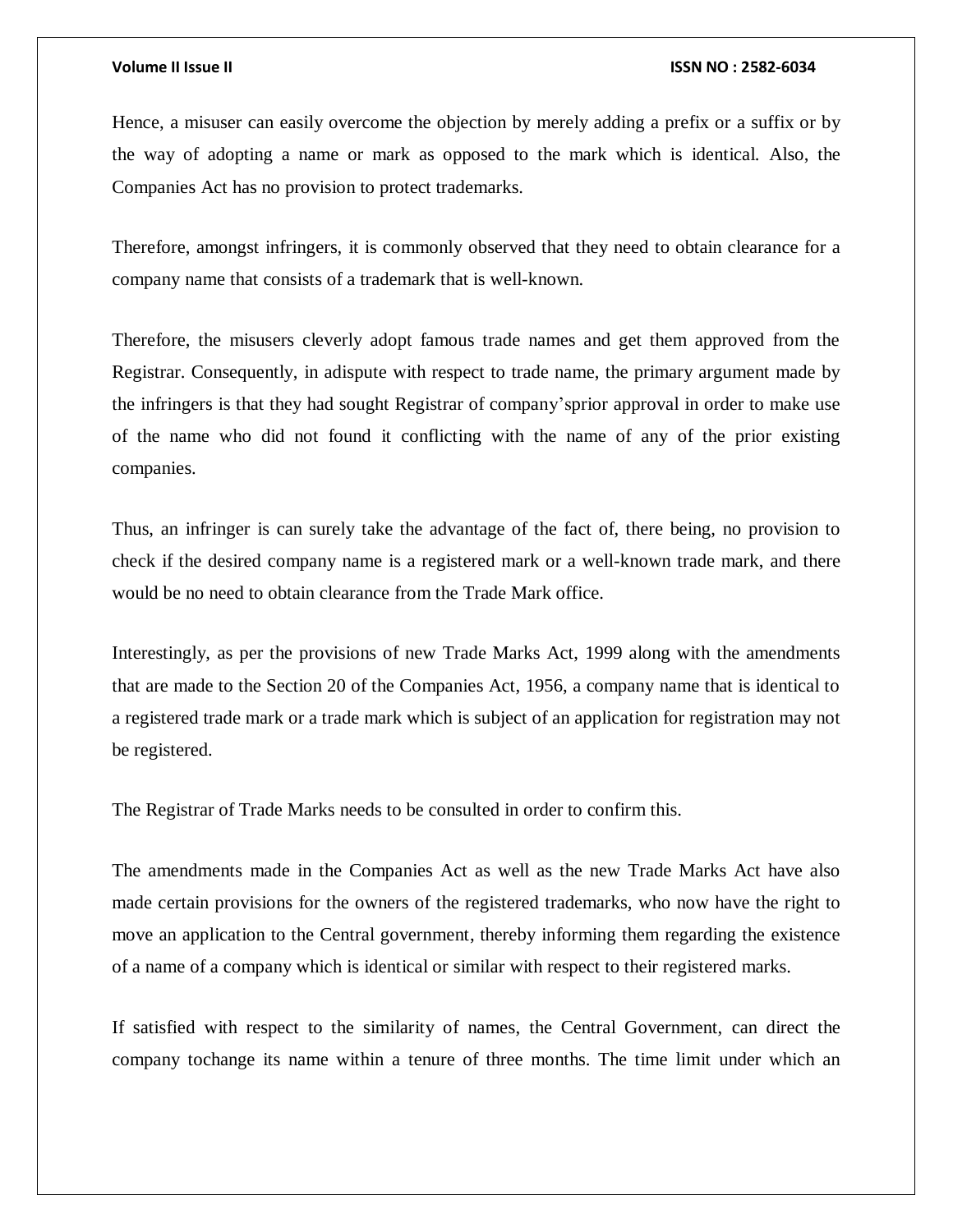objection could be filed by the Intellectual Property holder has been fixed to five years from the date of registration of the company.

The amendments that are made to the Companies Act are duly respected and accepted by the trade mark owners who certainly had no option other than to initiate civil action for passing-off in case a third party tries to copy their registered mark as its trade name.

As the above stated provisions came into force, the owners of the trademark would be able to resort to the administrative remedy under the Companies Act so that they can remove the infringing name from the Register.

Although, it would be challenging to witness the extent and time frame during which the Central government would be able to make available, the relief to the trademark owners.

### *Chocosuisse Union des Fabricants Suisses de Chocolat Case*<sup>20</sup> ,

In this case, it was held that the boundaries of passing off have been pushed much beyond their traditional limits. Thisjudgment further tends to extend the tort of extended passing off. Action for passing off is specifically an action in tort.

The objective ofthis tort is to ensure protectionto the commercial goodwill as well as to ensure that the business reputations of the people are not exploited.

Since goodwill of a business is an asset, Therefore, a species of property, protected bythe law is completely against its encroachment.

*Ellora Industries v. Banarsi Pass*<sup>21</sup>

 $\overline{a}$  $20$  (1998) 41 IPR 1 (HC)

<sup>21</sup> AIR 1980 Del 254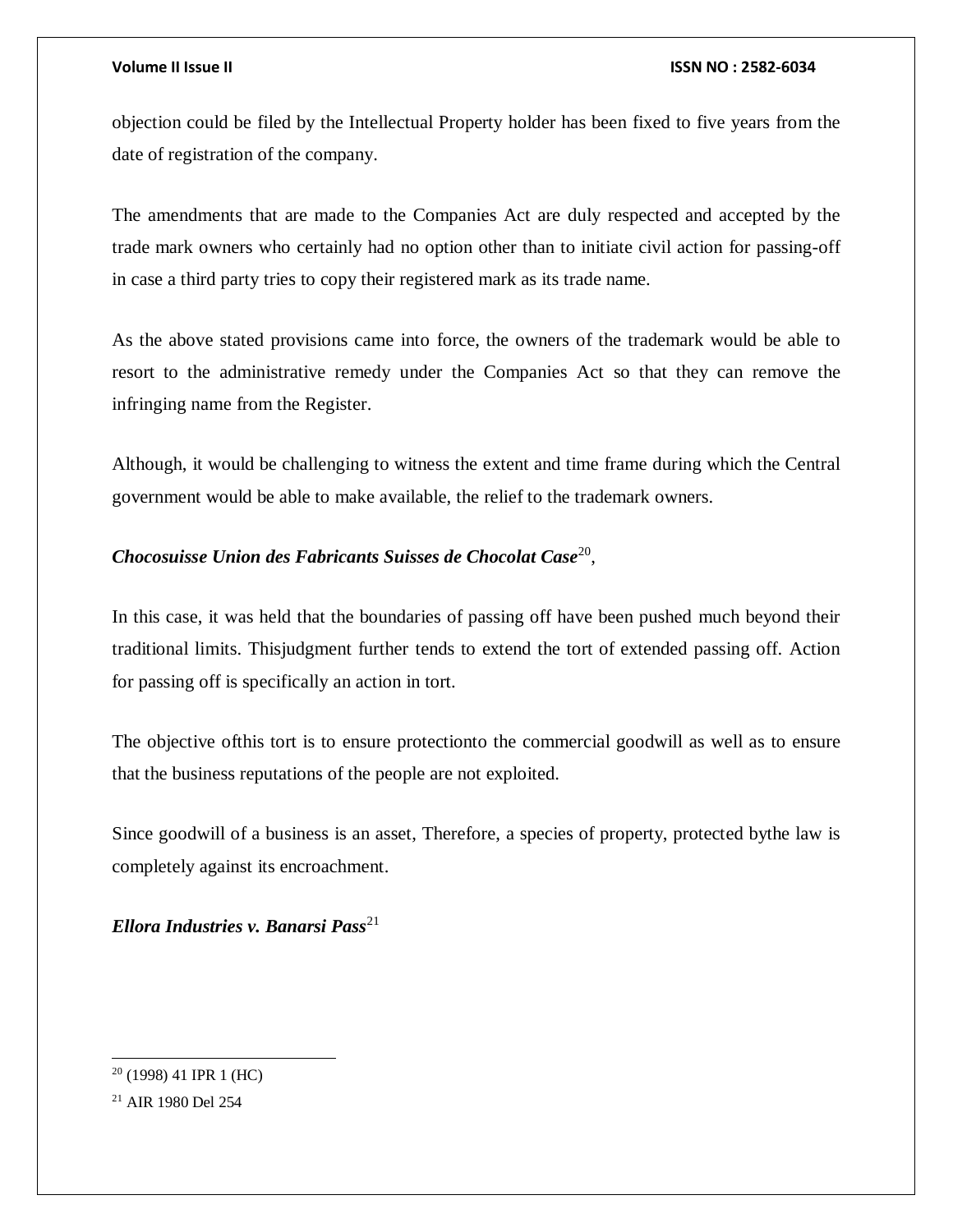$\overline{a}$ 

#### **Volume II Issue II ISSN NO : 2582-6034**

In this case, it was ascertained by the court that what can be protected is considered as an economic asset. Economic policy along with the necessity to provide encouragement to the enterprise and also to ensure the commercial stability is considered as the basis of this tort.

The tort of passing off is no longer anchored, to the trade name or trademark of a business or a product,as it was in its early nineteenth century when it was formulated.

It is considered to be wide enough to encompass within its ambit, other descriptive material, including slogans or visual images, whether in newspaper ortelevision or radio, advertising campaigns that can lead the association of the mark with that of the plaintiff'sproducts, provided that the descriptive material has become essential part of the product's goodwill.<sup>22</sup>

# **PASSING OFF TRENDS UNDER DESIGN ACT**

It is ascertained that the remedy of Passing off was once considered as a common law remedy which was available for the trademarks only.

With the development in the scope of passing off along withaddition of its applicability to the designs laws as well, thereby leads to accrual of further interesting questions and discussions in the realm of Intellectual Property, which is currently under discussion amongst the Indian Courts.

As *it is a Common law remedy of passing off which is also available with respect to the Design Act, 2000*, there comes a questionwith respect to the*filing of Composite suit for the Design Infringement and for the action of passing off of a Design.*

The remedy available for the passing off under the Designs Act, 2000 is the common law remedy.

It is clear, beyond any doubt that the action for passing off is a common law remedy which can be enforcedfor the unregistered trademark rights as well.

 $22$  K S Shavaksha- "The Trade and Merchandise Marks Act 1958" p.129 (1999, 3rd Edition)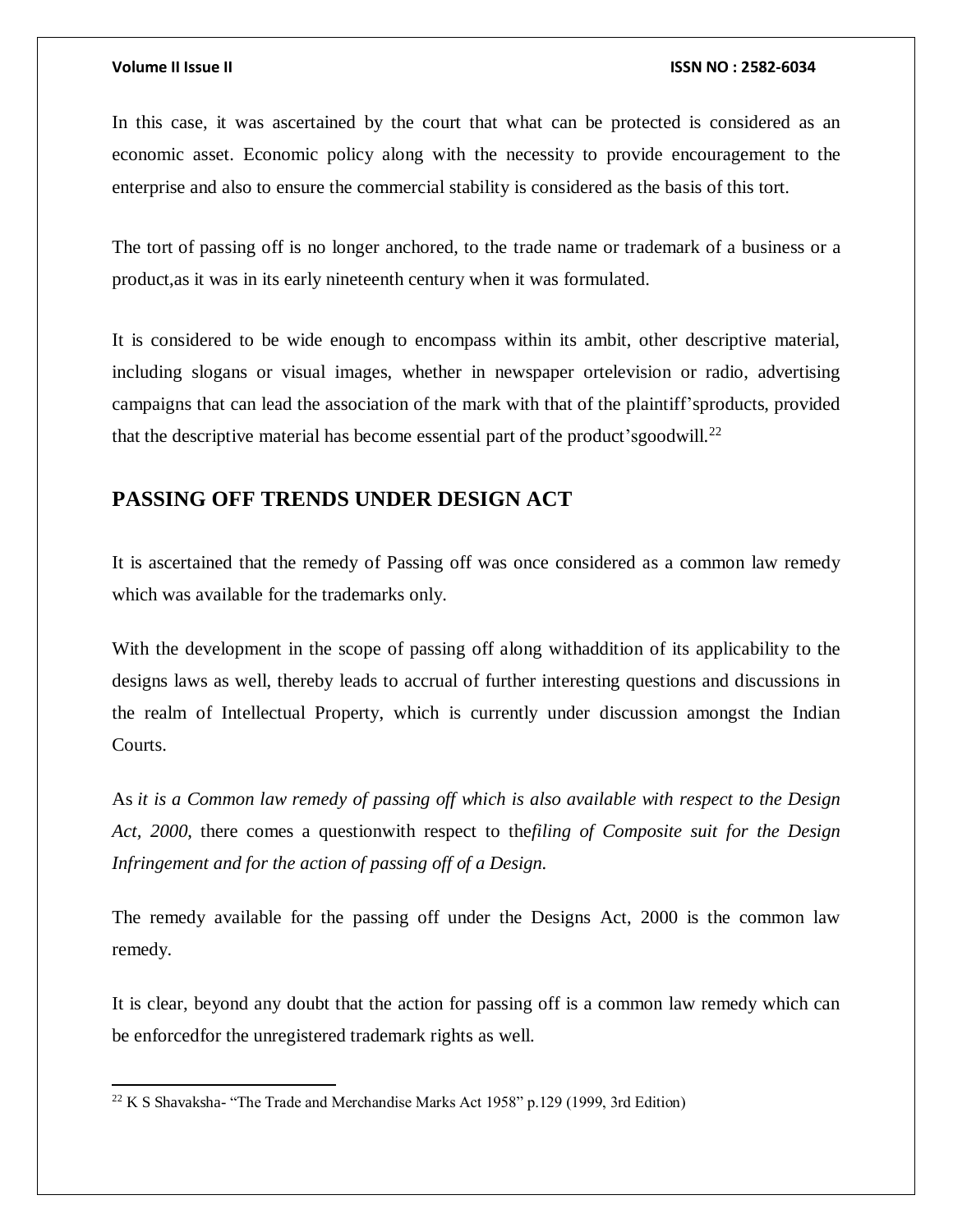But historically, common law remedy with respect to passing off was available only for the trademarks.

### *Smithkline Beecham Plc. and Others versus Hindustan Lever Limited and Others***<sup>23</sup>**

In this case, it was reported by the Hon'ble Delhi High court that the action for Passing off of a design is explicitly availableunder the Designs Act, 2000.

While ascertaining this, the Hon'ble Court rejected the plea made by the Defendant therein that the action for passing off is not applicable to a case of design, and also observed that the concept of registered designs is clearly set out in the Designs Act itself, although the law with respect to passing off is given under the Common Law Rights.

Thus, both of the rights are distinct as well as different thereby arising from two different sort of situations.

### *Micolube India Limited and Others versus Rakesh Kumar and Others***<sup>24</sup>**

*In this case the*High Court of Delhi considered the proposition that Whether the remedy of passing off can be availed in absence of express saving or preservation of common law with respect to the Designs Act, 2000 and specifically when the rights as well as the remedies that are available under the Act are statutory in nature.

It was ascertained that remedy of passing off with respect to the claim of protection for shape of articles cannot be availed for the purpose of rightsenforcement as well as the remedies that are available under the Design Act and this sort of remedy is not present anywhere under the Designs Act considering the narrowed objective behind this Act i.e. to ensure limited protection without any sort of unnecessary extension.

However, If the action of passing off is allowed to subsist despite of whether the design is registered or expired, it would ensure that the Design Act is rendered purposeless.

 $23$  2000 (52) DRJ 55

<sup>24</sup>*199 (2013) DLT 740*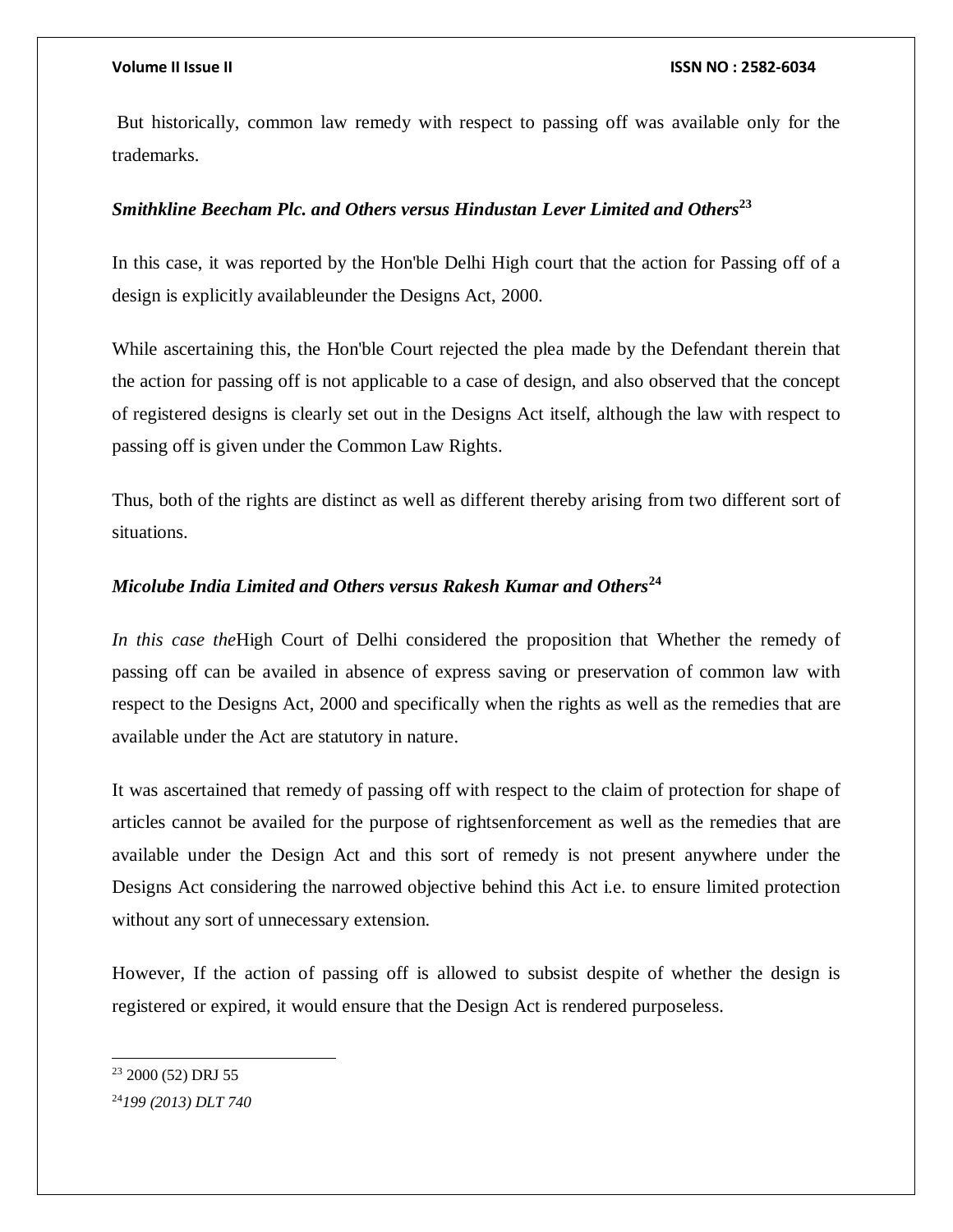Therefore, it was held that the remedy of the passing off would be available in case in which, the competitor not only copies the shape of the article that is already existing in the public domain but copies the trade dress and get up as well as any other feature in which case, the proprietor has the right to take action to the extent that there is confusion as to source as indicated on the packaging of the article.

### **COMPOSITE SUIT OF DESIGN INFRINGEMENT AND PASSING OFF**

The legal position upon this facet of law hasgone througha tremendous change in light of the Judgments passed by the Delhi High Court. It was previously observed by a three Judge bench of Hon'ble High Court in

### *Mohan Lal and Other versus Sona Paint &Hardwares and Others<sup>25</sup>*

*In this case, it washeld* that a composite suit for infringement with respect to a registered design and an action for Passing off would not lie. The Court further ascertained that it is completelyupon the discretionof the Courts to however, try both of the suits altogether, if both of the suits are filed in very close propinquity, court it is of the view that there is presence of certain aspects which are common for both of the suits. The ultimate discretion of the court would necessarily be preponderant, in this matter. It is noteworthy, that while ascertaining this, the Hon'ble Court paid no attention towards the Order II, Rule 3 of the Code of Civil Procedure, 1908 which allows for the joinder of the cause of actions.

However, in the recent judgement of *Carlsberg Breweries A/S. vs. Som Distilleries and Breweries Ltd*, delivered by five Judges bench by High Court of Delhi, the position of law is completely altered.

## *Carlsberg Breweries A/S. vs. Som Distilleries and Breweries Ltd<sup>26</sup>*

In this case, the court observed that one composite suit has to be filed by the Plaintiff against the Defendant by the way of adjoining two causes of action, out of which one is for the infringement

<sup>25</sup>*200 (2013) DLT 322* 26*256 (2019) DLT 1*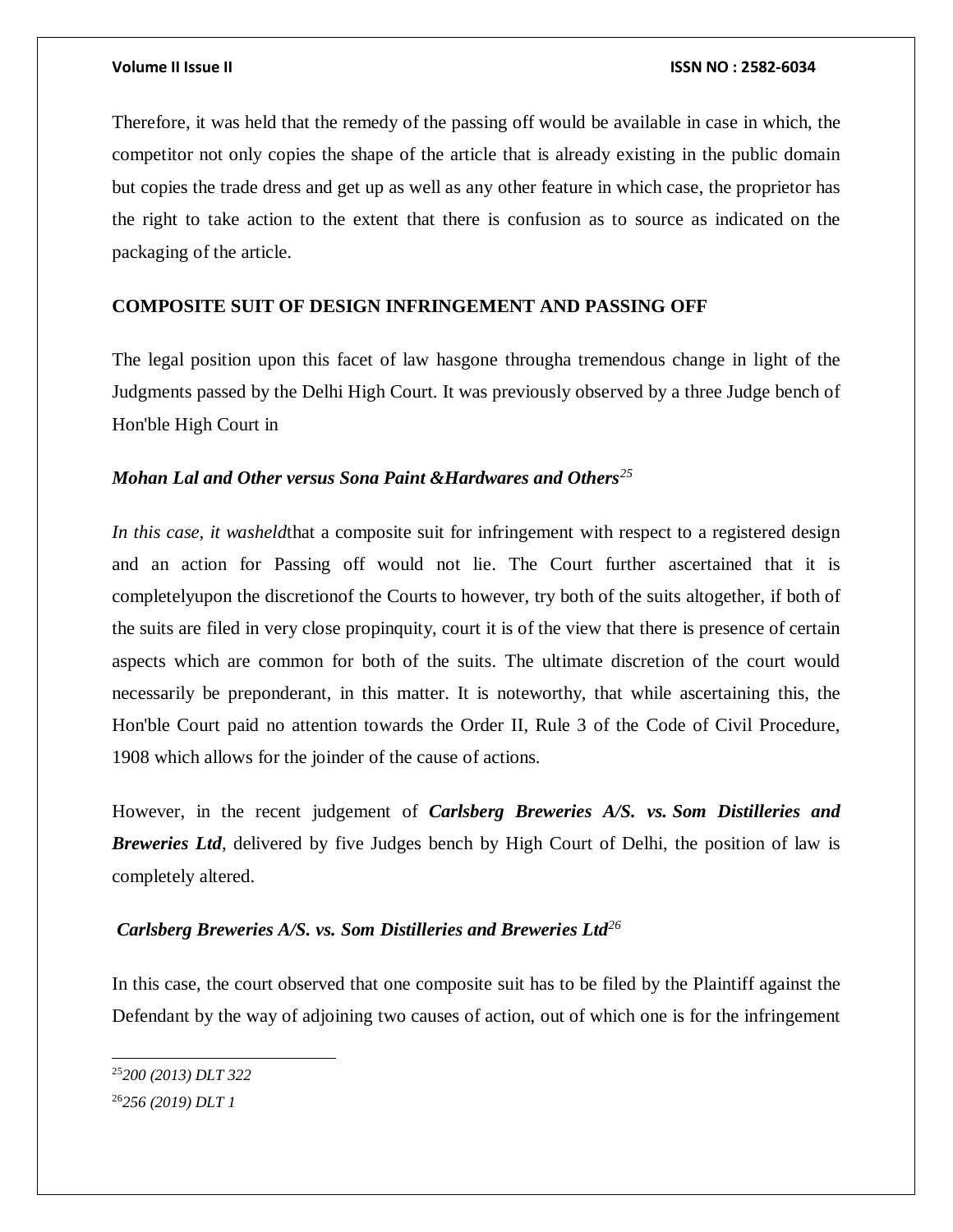of the registered design belonging to the Plaintiff and the second one is against the Defendant which is an action for passing off his goods as that of the goods of the Plaintiff, onthe basis of the goods passed off by the Defendant, being fraudulent or sheer imitation i.e. the goods that are identical or are deceptively similar, to the goods belonging to the Plaintiff. Thus, this pronouncement made by the High Court has led to the overruling of its earlier judgement given in the case of *Mohan Lal and Ors (supra).*

### **PASSING OFF SUIT AGAINST A DESIGN REGISTRANT**

### *Whirlpool of India Ltd. versus Videocon Industries Ltd. 27*

In this case, the High Court of Bombay in has upheld the scheme stated as under Section 22 of the Designs Act that specifiesthe actions againstany person under this section. A design which is registered can be cancelled and the registration can be set aside or the registered proprietor can be restrained by the way of an injunction order from making use of such design either by the Controller under the provisions of Section 19 of Act or under the provisions of Section 22 of Act by High Court as per the facts and circumstances ofthe given case.

If a registered proprietor does not make use of his design to an article intended for sale or with respect to any connection with such sale, then another registered proprietor cannot have recourse to the provisions of section 22 of Act.

Therefore, remedy given under the Section 22 of Act can only be availed where the impugned design is in use. While giving a simple reading of Section 22 of Act and sub-sections (1) to (3) in particular, it can be easily ascertained that, suit with respect to the infringement of a registered design can be made out against any person which includes even a registered proprietor.

Thus, registered proprietor of a design can,filea suit for infringement of design, against the registered proprietor that design as per Section 22 of Act.

*Cello Household Products and Others versus Modware India and Others<sup>28</sup>*

<sup>27</sup>*2014(60)PTC155(Bom)*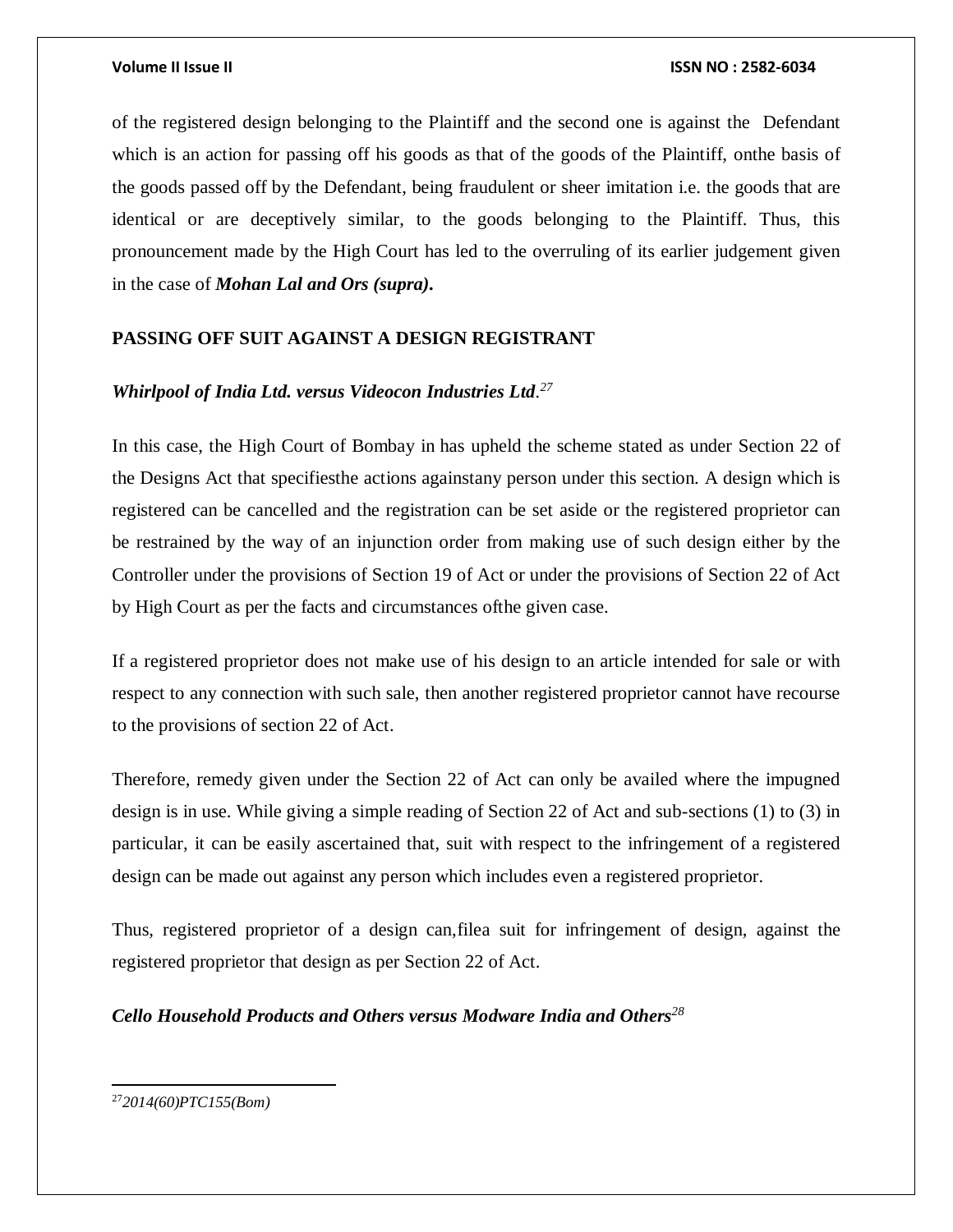*In this case,*the Hon'ble High Court of Bombayhas laid down the grounds that could be appliedin order to test whether an action for Passing off constitutes or not. It was observed by the Court that under the action for Passing off, the Plaintiff needs to satisfy all three conditionswhich are termed as Classical Trinity:

- i. reputation as well as the goodwill associated with the goods
- ii. misrepresentation made by the Defendants
- iii. damage caused to the plaintiff

Under the case of infringement or passing off with respect to a design, it is not required that every single aspect must be concocted which is unknown in generality.

It is a general rule that combining of the selected features under different publications of prior art, is not allowed, while ascertainingthe newness of an invention.

Thus, an action against the Passing off with respect to a Design needs to be construed whileconsidering the pronouncements of the court stated above.

# **CONCLUSION**

In the mid-incomed country like India where the significant population live in the rural area, it becomes very easy to pass off the goods belonging to someone else. Passing off is very significant economic tort. Moreover, it is a pre-requisite for providing protection to the interest of the trade as well as business. In this paper, an attempt has been made to understand the tort with respect to off passing.

Ironically, a legitimate arrangement has been observedamongst vast majority of these cases. From the Trademarks Act, 1999 providing insurance against the act of passing off, circumstance has been changed drastically, as it is apparent from the Indian cases which mainly concerns passing off in the current as well as in the past scenario. There has been some applaudable

28*2017 (72) PTC 367 (Bom)*